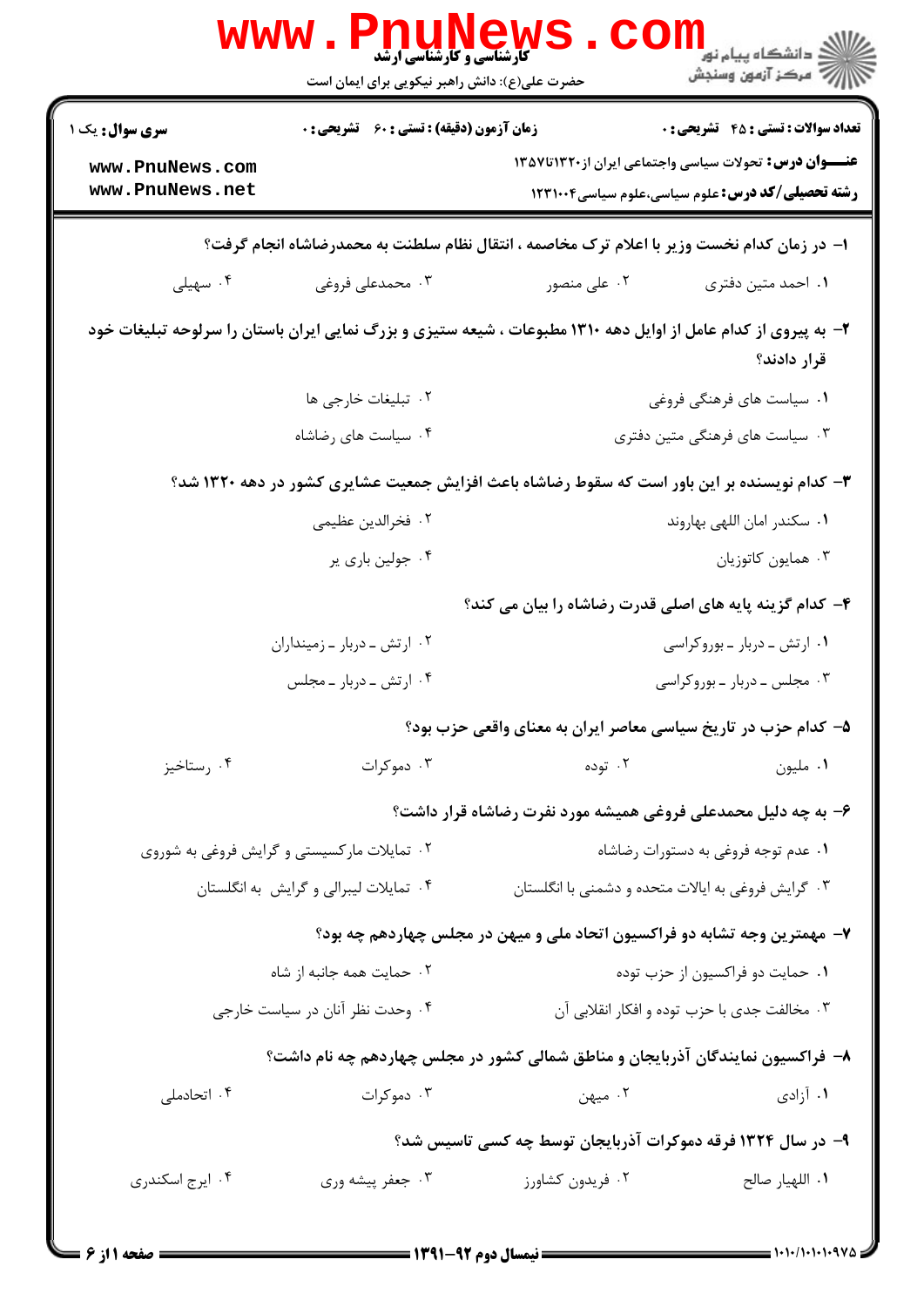|                                                  | <b>ٔ کارشناسی و کارشناسی ارشد</b><br>حضرت علی(ع): دانش راهبر نیکویی برای ایمان است |                                     | <mark>ک</mark> دانشگاه پیام نو <mark>ر</mark><br>ج <i>" مرڪ</i> ز آزمون وسنڊش                                                  |
|--------------------------------------------------|------------------------------------------------------------------------------------|-------------------------------------|--------------------------------------------------------------------------------------------------------------------------------|
| <b>سری سوال : ۱ یک</b>                           | زمان آزمون (دقیقه) : تستی : 60 ٪ تشریحی : 0                                        |                                     | <b>تعداد سوالات : تستي : 45 - تشريحي : 0</b>                                                                                   |
| www.PnuNews.com<br>www.PnuNews.net               |                                                                                    |                                     | <b>عنـــوان درس:</b> تحولات سیاسی واجتماعی ایران از۱۳۲۰تا۱۳۵۷<br><b>رشته تحصیلی/کد درس:</b> علوم سیاسی،علوم سیاسی1۲۳۱۰۰۴       |
|                                                  |                                                                                    |                                     | ∙۱− انگلستان در سال ۱۳۲۴ به تقاضای کمک رهبران جمهوری خودمختار کردستان چه واکنشی نشان داد؟                                      |
|                                                  | ۰۲ پاسخ منفی داد.                                                                  |                                     | ٠١. پاسخ مثبت داد.                                                                                                             |
|                                                  | ۰۴ ابتدا موافقت و سپس مخالفت نمود.                                                 | ۰۳ هيچ واكنشي نشان نداد.            |                                                                                                                                |
|                                                  |                                                                                    |                                     | ۱۱– کدام حزب در دهه ۱۳۲۰ شامل گروهی از روشنفکران ، فن سالاران و مشاغل رده بالا که غیر کمونیست و متمایل به چپ<br>بودند ، می شد؟ |
| ۰۴ حزب ايران                                     | ۰۳ حزب دموکرات                                                                     | ٠٢ حزب ملت ايران                    | ۰۱ حزب زحمتکشان                                                                                                                |
|                                                  |                                                                                    |                                     | ۱۲- رزم آرا توسط کدام گروه ترور شد؟                                                                                            |
| ۰۴ حزب توده                                      | ٠٣ فداييان اسلام                                                                   | ۰۲ هیات های مؤتلفه                  | ٠١ حزب مليون                                                                                                                   |
|                                                  |                                                                                    |                                     | ۱۳- مخالفت شاه با درخواست تصدی وزارت جنگ توسط مصدق در سال ۱۳۳۱ چه پیامدی را به دنبال داشت؟                                     |
|                                                  | ۰۲ ابراز نگرانی شوروی از اقدام شاه                                                 |                                     | ۰۱ استعفای مصدق                                                                                                                |
|                                                  | ۰۴ اصرار مصدق و خروج شاه از کشور                                                   | ۰۳ ابراز نگرانی انگلیس از اقدام شاه |                                                                                                                                |
|                                                  |                                                                                    |                                     | ۱۴– مهمترین اشتباه قوام در دوره نخست وزیری پس از مصدق چه بود؟                                                                  |
|                                                  | ۰۲ در خروج نیروهای شوروی از ایران دخالت نکرد.                                      | ۰۱ حامی اصلی ایالات متحده بود.      |                                                                                                                                |
| ۰۴ از گفتمان ضد مردمی و تهدید کننده استفاده کرد. |                                                                                    |                                     | ۰۳ سیاست مدارا با مخالفان سیاسی را در پیش گرفت.                                                                                |
|                                                  |                                                                                    |                                     | 15- مصدق واژه «توده نفتي» را در انتقاد علیه سیاست های کدام حزب یا گروه به کار برد؟                                             |
| ۰۴ مخالفان در مجلس                               | ۰۳ توده حامی کودتا                                                                 | ۰۲ حزب توده                         | ۰۱ حزب دموکرات                                                                                                                 |
|                                                  |                                                                                    |                                     | ۱۶– پس از قیام سی تیر ۱۳۳۱ ، انگلیسی ها منبع واقعی قدرت در ایران رادر چه چیزی می دانستند؟                                      |
| ۰۴ ارتش                                          | ۰۳ نخست وزیر                                                                       | ۰۲ افکار عمومی                      | ۰۱ شاه                                                                                                                         |
|                                                  |                                                                                    |                                     | ۱۷– کودتای ۲۸ مرداد ۱۳۳۲ در زمان کدام رئیس جمهور ایالات متحده اجرا شد؟                                                         |
| ۰۴ آیزنهاور                                      | ۰۳ روزولت                                                                          | ۰۲ کندی                             | ٠١ نيكسون                                                                                                                      |
|                                                  |                                                                                    |                                     | ۱۸- تشکیل ساواک و پذیرش دکترین آیزنهاور در دوره نخست وزیری چه کسی اتفاق افتاد؟                                                 |
| ۰۴ قوام                                          | ۰۳ اقبال                                                                           | ۰۲ زاهدی                            | ٠١. حسين اعلاء                                                                                                                 |
|                                                  |                                                                                    |                                     |                                                                                                                                |
|                                                  |                                                                                    |                                     |                                                                                                                                |
|                                                  |                                                                                    |                                     |                                                                                                                                |

a a shekara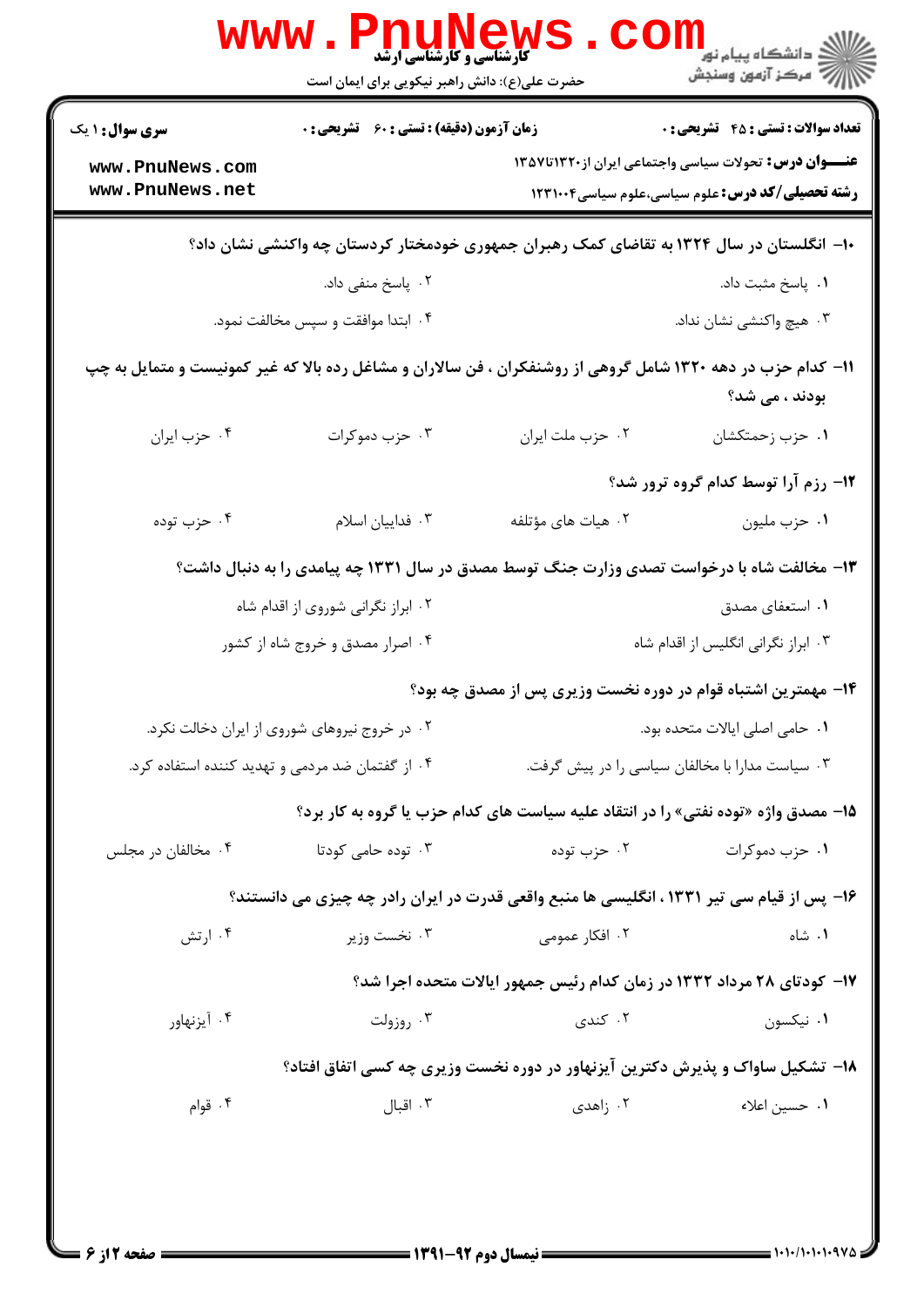|                                                  | <b>WWW.PNUP</b><br><b>کارشناسی و کارشناسی ارشد</b><br>حضرت علی(ع): دانش راهبر نیکویی برای ایمان است |                                                                                     | ر دانشڪاه پيام نور <mark>−ا</mark><br>۾ مرکز آزمون وسنجش                                                                  |  |
|--------------------------------------------------|-----------------------------------------------------------------------------------------------------|-------------------------------------------------------------------------------------|---------------------------------------------------------------------------------------------------------------------------|--|
| <b>سری سوال : ۱ یک</b>                           | <b>زمان آزمون (دقیقه) : تستی : 60 ٪ تشریحی : 0</b>                                                  |                                                                                     | <b>تعداد سوالات : تستي : 45 - تشريحي : 0</b>                                                                              |  |
| www.PnuNews.com<br>www.PnuNews.net               |                                                                                                     |                                                                                     | <b>عنـــوان درس:</b> تحولات سیاسی واجتماعی ایران از ۱۳۲۰تا۱۳۵۷<br><b>رشته تحصیلی/کد درس:</b> علوم سیاسی،علوم سیاسی1۲۳۱۰۰۴ |  |
|                                                  |                                                                                                     |                                                                                     | ۱۹- در مورد ناسیونالیسم ایرانی کدام مورد صحیح است؟                                                                        |  |
|                                                  |                                                                                                     | ۰۱ ناسیونالیسم ایرانی محصول برخورد فکری ایرانیان تحصیلکرده با فرهنگ و تمدن غرب است. |                                                                                                                           |  |
|                                                  | ٠٢ ناسيوناليسم ايراني مخالف ايجاد حكومت ليبرال و ترقى خواه بود.                                     |                                                                                     |                                                                                                                           |  |
|                                                  |                                                                                                     | ۰۳ ناسیونالیسم ایرانی مخالف مبارزه با نظام سلطنتی خودکامه بود.                      |                                                                                                                           |  |
|                                                  |                                                                                                     |                                                                                     | ۰۴ ناسیونالیسم ایرانی تحت تاثیر تحولات جهانی شکل نگرفت.                                                                   |  |
|                                                  |                                                                                                     |                                                                                     | ۲۰- موضع جبهه ملی اول در مورد قرارداد نفتی گس ــ گلشاییان چه بود؟                                                         |  |
|                                                  | ۰۲ موضع بی طرفی                                                                                     |                                                                                     | ٠١. ابتدا موافق سپس مخالف                                                                                                 |  |
|                                                  | ۰۴ مخالف                                                                                            |                                                                                     | ۰۳ موافق                                                                                                                  |  |
|                                                  |                                                                                                     |                                                                                     | <b>۲۱</b> - کدام گزینه مهمترین احزاب و گروه های تشکیل دهنده جبهه ملی ایران را بیان می کند؟                                |  |
|                                                  | ۰۲ ایران ــ ملیون ــ زحمتکشان ــ نهضت آزادی                                                         |                                                                                     | ۰۱ ایران ــ زحمتکشان ــ ملت ــ مجمع مسلمانان مجاهد                                                                        |  |
| ۰۴ اعتدال ـ زحمتکشان ـ ملت ـ مجمع مسلمانان مجاهد |                                                                                                     |                                                                                     | ۰۳ اعتدال ـ مليون ـ ملت ـ ايران                                                                                           |  |
|                                                  |                                                                                                     |                                                                                     | ۲۲– اولین اقدام جبهه ملی دوم در سال ۱۳۳۹ برای تامین آزادی انتخابات چه بود؟                                                |  |
|                                                  |                                                                                                     | ٠١ درخواست برگزاري انتخابات آزاد توسط نيروهاي بين المللي                            |                                                                                                                           |  |
|                                                  |                                                                                                     |                                                                                     | ٠٢ درخواست ملاقات با شريف امامي نخست وزير وقت                                                                             |  |
|                                                  |                                                                                                     |                                                                                     | ۰۳ فشار بر شاه از طریق برگزاری میتینگ های سیاسی                                                                           |  |
|                                                  |                                                                                                     |                                                                                     | ۰۴ درخواست ملاقات با شاه                                                                                                  |  |
|                                                  |                                                                                                     |                                                                                     | ۲۳- چه کسی به عنوان رهبر جبهه ملی در سال ۱۳۵۷ در پاریس با امام خمینی(ره) ملاقات کرد؟                                      |  |
| ۰۴ کريم سنجابي                                   | ٠٣ اللهيار صالح                                                                                     | ۰۲ مهدی بازرگان                                                                     | ۰۱ داريوش فروهر                                                                                                           |  |
|                                                  |                                                                                                     |                                                                                     | ۲۴– حزب توده ایران در چه زمانی بنیان گذاشته شد؟                                                                           |  |
|                                                  | ۰۲ همزمان با آغاز سلطنت رضاشاه                                                                      |                                                                                     | ٠١ در زمان نخست وزيرى رضاشاه                                                                                              |  |
|                                                  | ۰۴ هنگام نخست وزيري مصدق                                                                            |                                                                                     | ۰۳ پس از تبعید رضاشاه                                                                                                     |  |
|                                                  |                                                                                                     |                                                                                     | ۲۵- خلیل ملکی از سران حزب توده به چه علت در سال ۱۳۳۰ از حزب کناره گیری کرد؟                                               |  |
|                                                  | ۰۲ سرپیچی رهبران حزب از روس ها                                                                      |                                                                                     | ٠١. مخالفت سران حزب با جدايي آذربايجان                                                                                    |  |
|                                                  | ۰۴ گرايش برخي رهبران حزب به شاه                                                                     |                                                                                     | ۰۳ اطاعت کورکورانه رهبران حزب از روس ها                                                                                   |  |
|                                                  |                                                                                                     |                                                                                     |                                                                                                                           |  |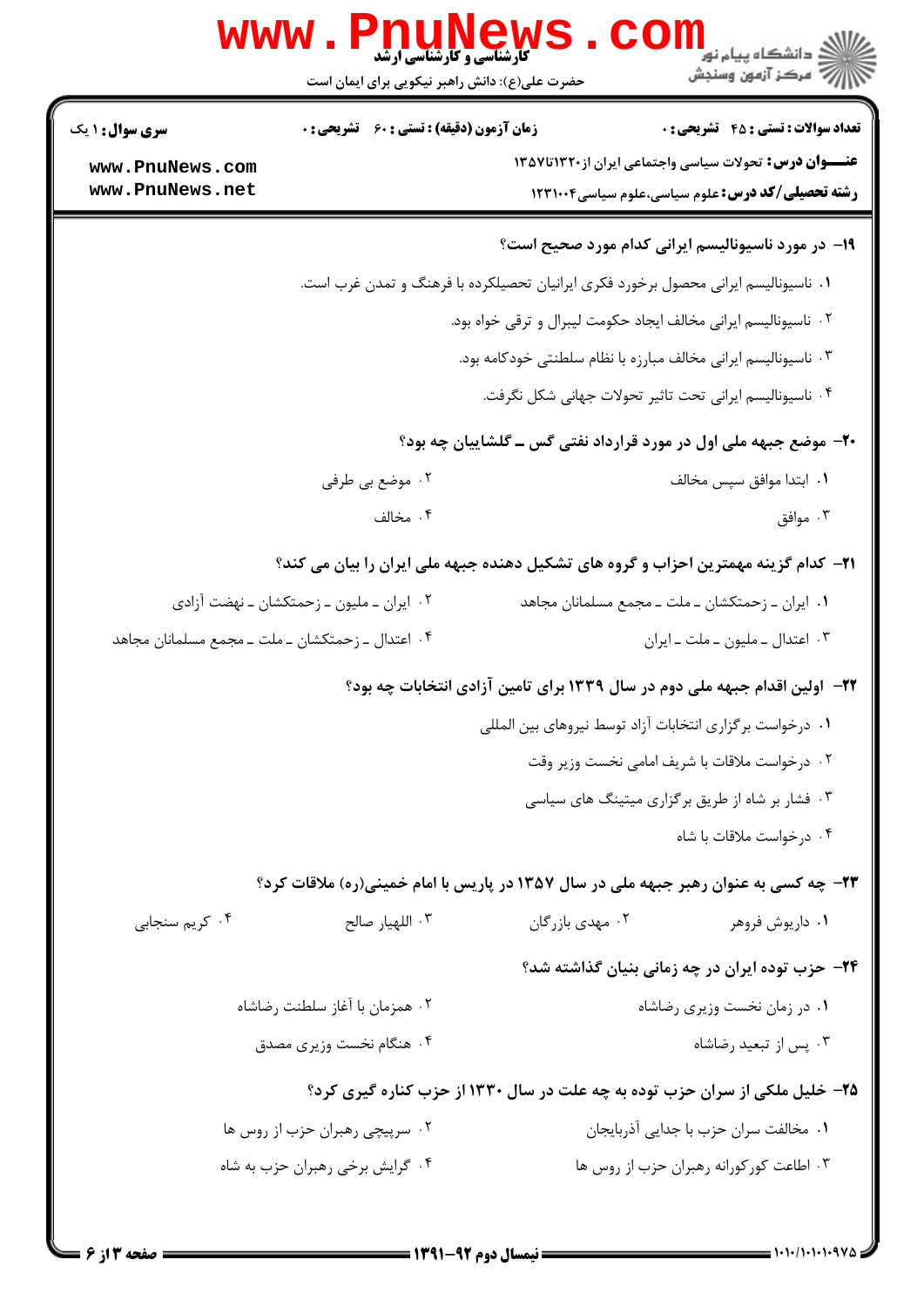|                                                              | www.Pnu<br><b>کارشناسی و کارشناسی ارشد</b><br>حضرت علی(ع): دانش راهبر نیکویی برای ایمان است |                                                                                                                 | ر دانشڪاه پيام نور<br>ا∛ مرکز آزمون وسنڊش                                                                                                                              |
|--------------------------------------------------------------|---------------------------------------------------------------------------------------------|-----------------------------------------------------------------------------------------------------------------|------------------------------------------------------------------------------------------------------------------------------------------------------------------------|
| <b>سری سوال : ۱ یک</b><br>www.PnuNews.com<br>www.PnuNews.net | <b>زمان آزمون (دقیقه) : تستی : 60 ٪ تشریحی : 0</b>                                          |                                                                                                                 | <b>تعداد سوالات : تستی : 45 گشریحی : 0</b><br><b>عنـــوان درس:</b> تحولات سیاسی واجتماعی ایران از۱۳۲۰تا۱۳۵۷<br><b>رشته تحصیلی/کد درس:</b> علوم سیاسی،علوم سیاسی1۲۳۱۰۰۴ |
|                                                              |                                                                                             | <b>۲۶</b> - کدام گروه مشی مسلحانه را تنها راه رسیدن به «انقلاب دموکراتیک خلق» اعلام کرد؟                        |                                                                                                                                                                        |
| ۰۴ هیات های مؤتلفه                                           | ۰۳ نهضت آزادی                                                                               | ۰۲ حزب توده                                                                                                     | ۰۱ گروه بیژن جزنی                                                                                                                                                      |
|                                                              |                                                                                             | ۲۷– در سال ۱۳۴۳ حسنعلی منصور توسط اعضای کدام گروه ترور شد؟                                                      |                                                                                                                                                                        |
|                                                              | ۰۲ سازمان چریک های فدایی اسلام                                                              |                                                                                                                 | ٠١. فداييان اسلام                                                                                                                                                      |
|                                                              | ۰۴ جبهه ملی                                                                                 |                                                                                                                 | ۰۳ هیات های مؤتلفه                                                                                                                                                     |
|                                                              |                                                                                             | ۲۸– با بوجود آمدن کدام حزب ، برای نخستین باردر ایران به طور رسمی نظام تک حزبی مستقر شد؟                         |                                                                                                                                                                        |
| ۰۴ رستاخیز                                                   | ۰۳ دموکرات ایران                                                                            | ۰۲ توده                                                                                                         | ٠١ مليون                                                                                                                                                               |
|                                                              |                                                                                             | ۲۹- تا قبل از کودتای ۲۸ مرداد ۱۳۳۲ ، محمدرضاشاه در قبال عشایر از چه سیاستی استفاده نمود؟                        |                                                                                                                                                                        |
| ۰۴ سیاست بی تفاوتی                                           | ۰۳ کوچاندن عشایر                                                                            | ۰۲ صلح و مدارا                                                                                                  | ۰۱ سرکوب و ارعاب                                                                                                                                                       |
|                                                              |                                                                                             |                                                                                                                 | ۳۰- پیامد برنامه اصلاحات ارضی بر سران ایلات چه بود؟                                                                                                                    |
|                                                              | ۰۲ در ابتدا به سود آنان و در ادامه به ضررشان بود.                                           |                                                                                                                 | ۰۱ تاثیری بر آنان نداشت.                                                                                                                                               |
| ۰۴ ضربات جبران پذیری بر آنان وارد کرد.                       |                                                                                             | ۰۳ به سود آنان بود.                                                                                             |                                                                                                                                                                        |
|                                                              |                                                                                             | ۳۱- کدام گروه به طور جزمی به اسلام بنیادگرا معتقد بود و برنامه آن از کلیاتی درباره پرهیزگاری دینی فراتر می رفت؟ |                                                                                                                                                                        |
|                                                              | ۰۲ مؤتلفه اسلامی                                                                            |                                                                                                                 | ٠١ فداييان اسلام                                                                                                                                                       |
|                                                              | ۰۴ نهضت آزادي                                                                               |                                                                                                                 | ۰۳ جامعه مجاهدين اسلام                                                                                                                                                 |
|                                                              |                                                                                             | ٣٢- در دوره محمدرضاشاه طبقات اجتماعی تحت تاثیر چه عواملی بودند؟                                                 |                                                                                                                                                                        |
|                                                              | ۰۲ تفکرات مارکسیستی کمونیستی                                                                |                                                                                                                 | ٠١ شرايط اجتماعي موجود و تفكرات ليبراليستي                                                                                                                             |
|                                                              | ۰۴ تفکرات لیبرالیستی و مارکسیستی                                                            |                                                                                                                 | ۰۳ شرایط اجتماعی موجود و سیاست های دولت                                                                                                                                |
|                                                              |                                                                                             | ۳۳- چه عاملی در دوره پهلوی دوم باعث عدم سازماندهی و مشارکت گروه ها و طبقات اجتماعی در فعالیت های سیاسی ایران    | می شد؟                                                                                                                                                                 |
| ۰۲ عدم مشارکت احزاب در شکل گیری طبقات اجتماعی                |                                                                                             | ٠١ شرايط ساختاري نئوپاتريمونياليستي رژيم محمدرضاشاه                                                             |                                                                                                                                                                        |
|                                                              | ۰۴ نبود الگوی مناسب شکل گیری طبقات                                                          |                                                                                                                 | ۰۳ عدم تمایل مردم به عضویت در گروه های اجتماعی                                                                                                                         |
|                                                              |                                                                                             |                                                                                                                 |                                                                                                                                                                        |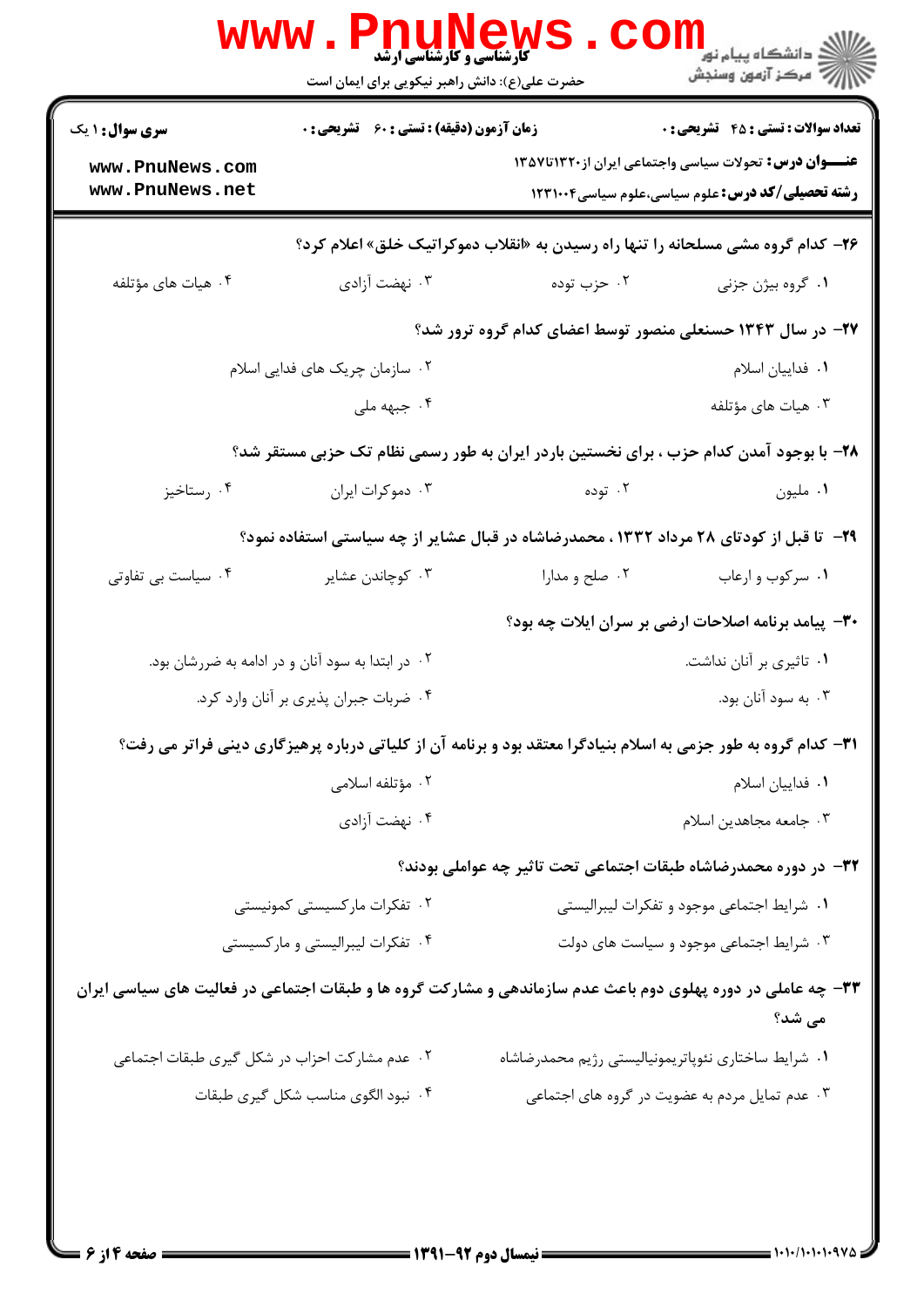|                                                                                                                | <b>WWW</b><br><b>کارشناسی و کارشناسی ارشد</b><br>حضرت علی(ع): دانش راهبر نیکویی برای ایمان است |                                                                                                           | ڪ دانشڪاه پيام نور<br><mark>∕</mark> 7 مرڪز آزمون وسنڊش                                      |
|----------------------------------------------------------------------------------------------------------------|------------------------------------------------------------------------------------------------|-----------------------------------------------------------------------------------------------------------|----------------------------------------------------------------------------------------------|
| <b>سری سوال :</b> ۱ یک                                                                                         | زمان آزمون (دقیقه) : تستی : ۶۰٪ تشریحی : ۰                                                     |                                                                                                           | <b>تعداد سوالات : تستي : 45 گشريحي : 0</b>                                                   |
| www.PnuNews.com<br>www.PnuNews.net                                                                             |                                                                                                |                                                                                                           | <b>عنـــوان درس:</b> تحولات سیاسی واجتماعی ایران از۱۳۲۰تا۱۳۵۷                                |
|                                                                                                                |                                                                                                |                                                                                                           | <b>رشته تحصیلی/کد درس:</b> علوم سیاسی،علوم سیاسی1۲۳۱۰۰۴                                      |
|                                                                                                                |                                                                                                | ۳۴- جوهر سیاست محمدرضاشاه در ارتباط با طبقه متوسط جدید و نخبگان تکنوکرات و روشنفکران چه بود؟              |                                                                                              |
|                                                                                                                | ۰۲ کنترل حجم و ترکیب آنها                                                                      |                                                                                                           | ٠١ عدم كنترل حجم وتركيب أنها                                                                 |
|                                                                                                                | ۰۴ از بین بردن آنها                                                                            |                                                                                                           | ٠٣ دادن آزادى بيشتر جهت فعاليت آنها                                                          |
|                                                                                                                |                                                                                                | <b>۳۵</b> - کدام طبقه در دوره پهلوی کارگزار اصلی «دولت سازی» و عامل جریان نوسازی بوده است؟                |                                                                                              |
| ۰۴ متوسط جدید                                                                                                  | ۰۳ متوسط سنتی                                                                                  | ۰۲ کارگر                                                                                                  | ۰۱ زمیندار                                                                                   |
| ۳۶- چه کسی در تعریف طبقه متوسط جدید در ایران و خصوصیات اعضای آن مفهوم «اینتلیجنسیا» ، بوروکرات و حرفه ای را به |                                                                                                |                                                                                                           | کار برده است؟                                                                                |
| ۰۴ جان فوران                                                                                                   | ۰۳ جلال آل احمد                                                                                | ۰۲ احمد اشرف                                                                                              | ٠١ جيمز بيل                                                                                  |
|                                                                                                                |                                                                                                | ۳۷– اصلاحات ارضی عصر پهلوی دوم با کدام دکترین رؤسای جمهور ایالات متحده هماهنگی داشت؟                      |                                                                                              |
| ۰۴ نگاه نو                                                                                                     | ۰۳ اتحاد برای پیشرفت                                                                           | ۰۲ اتحاد برای صلح                                                                                         | ٠١ طرح مارشال                                                                                |
|                                                                                                                |                                                                                                |                                                                                                           | ۳۸– کدام اقدام محمدرضاشاه به منظور فراهم ساختن بسترهای مناسب آغاز اصلاحات ارضی ، انجام گرفت؟ |
| ۰۲ برکناری امینی از نخست وزیری<br>٠١. اعلام انحلال حزب توده                                                    |                                                                                                |                                                                                                           |                                                                                              |
| ۰۴ بازنمودن فضای سیاسی کشور                                                                                    |                                                                                                | ۰۳ تقویت رابطه سیاسی با شوروی                                                                             |                                                                                              |
|                                                                                                                |                                                                                                | ۳۹- لایحه انجمن های ایالتی و ولایتی در کابینه کدام نخست وزیر به اجرا گذاشته شد؟                           |                                                                                              |
| ۰۴ علی منصور                                                                                                   | ۰۳ شریف امامی                                                                                  | ۰۲ علی امینی                                                                                              | ۰۱ اسداله علم                                                                                |
|                                                                                                                |                                                                                                | ۴۰- کدام شخصیت در سال ۱۳۴۲ با صدور اعلامیه «شاه دوستی یعنی غارتگری» تجاوز به حقوق مسلمانان را محکوم کرد؟  |                                                                                              |
| ۰۴ مهدی بازرگان                                                                                                | ۰۳ آیت اله شریعتمداری                                                                          | ۰۲ امام خمینی (ره)                                                                                        | ٠١. آيت اله طالقاني                                                                          |
|                                                                                                                |                                                                                                | ۴۱– چه کسی به عنوان نماینده علمای مهاجر در واکنش به دستگیری امام خمینی (ره) در سال ۱۳۴۲ با شاه دیدار کرد؟ |                                                                                              |
| ۰۴ مهدی عراقی                                                                                                  | ۰۳ مرتضى حائرى                                                                                 | ٠٢ آيت اله كمالوند                                                                                        | ۰۱ آیت اله مرعشی نجفی                                                                        |
|                                                                                                                |                                                                                                | ۴۲- شاه پس از قیام ۱۵ خرداد برای مشروعیت بخشیدن به سیاست ها و برنامه های خود چه اقدامی کرد؟               |                                                                                              |
|                                                                                                                | ۰۲ انحلال احزاب دولتی                                                                          |                                                                                                           | ۰۱ برکناری اسداله اعلم                                                                       |
|                                                                                                                | ۰۴ لغو اصلاحات ارضى                                                                            |                                                                                                           | ٠٣ فرمان انتخابات مجلس بيست ويكم                                                             |
|                                                                                                                |                                                                                                | ۴۳– از منظر اهداف سیاسی ، اصلاحات ارضی منجر به محو کدام طبقه شد؟                                          |                                                                                              |
| ۰۴ زمین داران بزرگ                                                                                             | ۰۳ بازاریان                                                                                    | ۰۲ سرمایه داران                                                                                           | ٠١. كاركران                                                                                  |

۱۰۱۰/۱۰۱۰۱۰